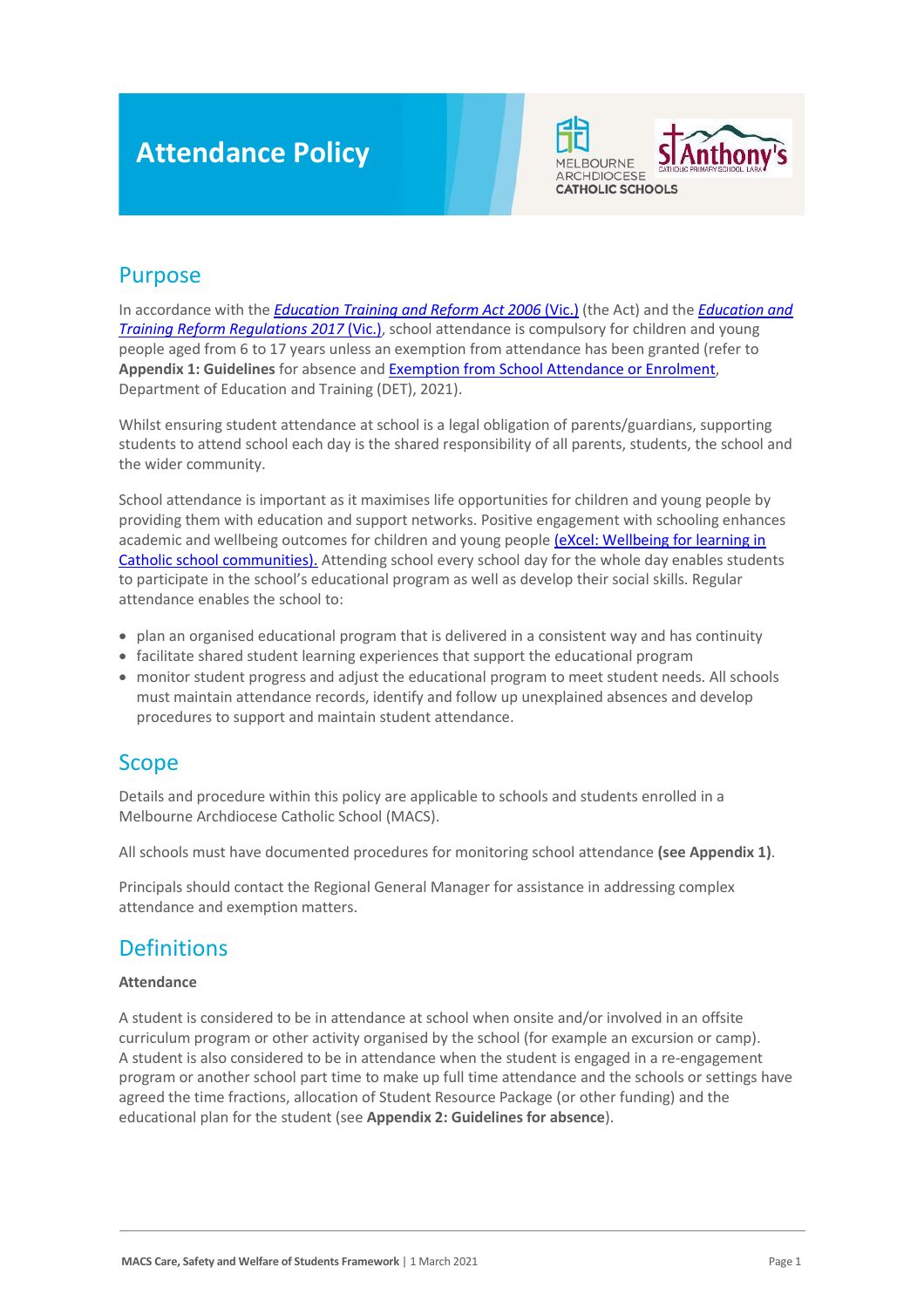#### **Parent/guardian**

Includes a guardian and every person who has parental responsibility for the child including parental responsibility under the *Family Law Act 1975 (Cwlth)* and any person with whom a child normally or regularly resides'.

#### **Unexplained or unapproved absences**

A principal can approve or not approve any absence, based on the requirements of the *Education and Training Reform Act 2006 (Vic)*, an individual school policy or on a case-by-case basis.

The Act provides some examples of what a reasonable excuse is for the purposes of explaining a school absence and includes, amongst other considerations:

- Illnesses and accidents
- Unforeseen and unexplained circumstances
- If the absence was a result of complying with another law
- The child is receiving distance education through a registered school
- The child is undertaking approved education, training and/or employment
- The child has been suspended or negotiated transfer/expelled
- The child is attending or observing a religious event or obligation.

#### **Unexplained Absence**

A principal will record an absence as 'unexplained' if no explanation about the absence is given to the school by the parent or carer of the student.

If the parent/guardian does contact the school to provide an explanation on the day of the student absence, the school must attempt to contact the parent or legal guardian either by phone or in writing and seek a clarification for the absence.

If no contact can be made with the parent or other carers of the child within 10 days, the absence will be recorded as an unexplained absence and a note will be made in the child's file. A parent or legal guardian can contact the principal at any time after the recorded absence to provide an explanation.

#### **Unapproved Absence**

In general, a principal may record an absence as 'unapproved' when no reasonable explanation has been given for the student's absence. If a reason is given for a student absence is not approved by the principal than the school will notify the parent or legal guardian in writing.

#### **Exemption**

The *Education and Training Reform Act 2006 (Vic)* allows exemptions from school attendance and enrolment to be granted in certain circumstances, where the student:

- is a child who turns 6 (compulsory school age) while attending kindergarten
- will be participating in approved education or training, or employment, or both, on a full time basis
- is employed or seeking employment during school hours in the entertainment industry

An exemption from school attendance and enrolment may also be granted where leaving school is in the best interests of the student.

All applications for exemptions are considered on a case by case basis, with the student's best interests as the guiding principle for decision-making. In making a decision, the potential benefits or negative consequences of granting the exemption to the student's educational progress, wellbeing and development are also considered. **A student must continue attending school until an exemption is granted.**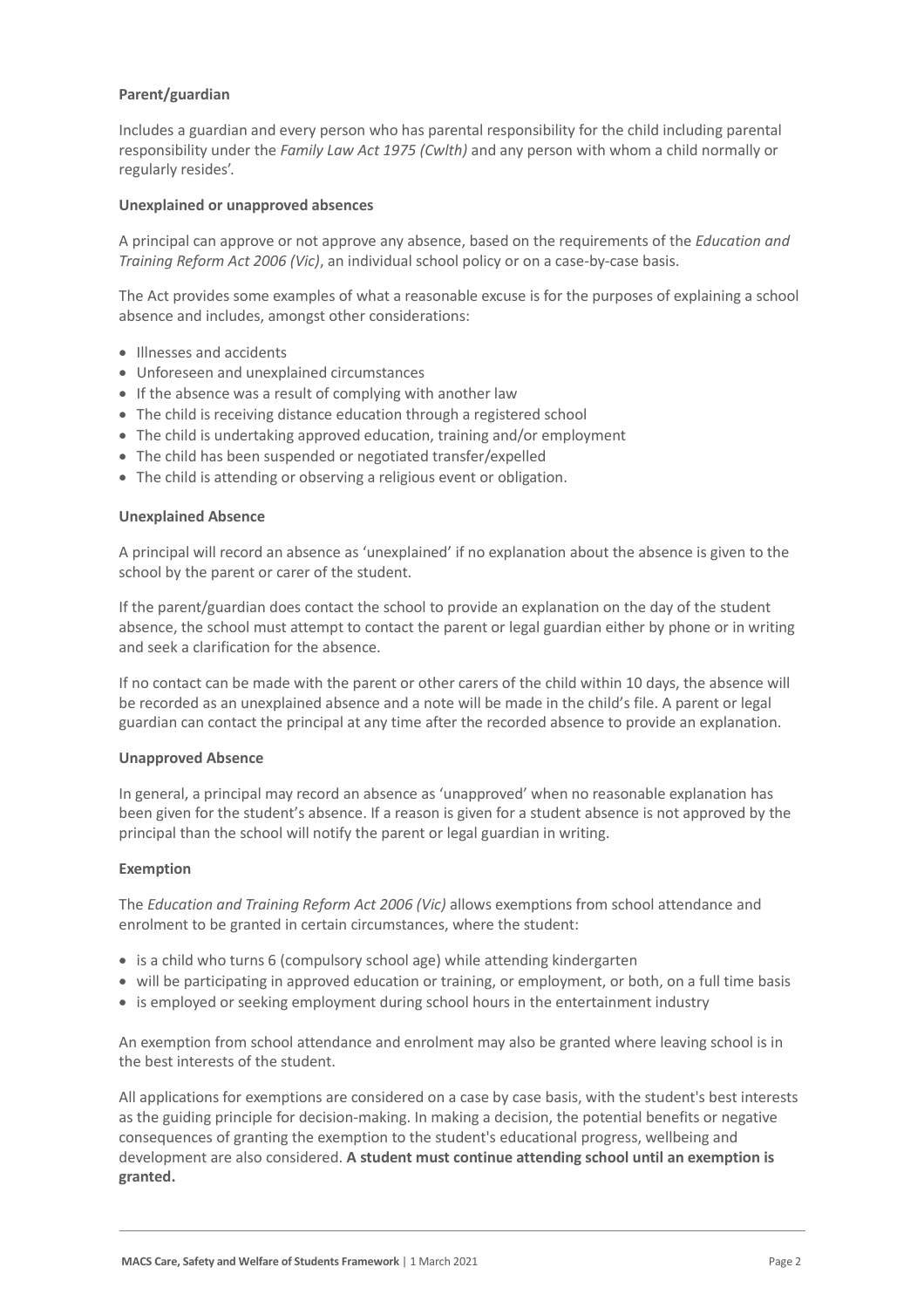Note: No exemption is required if a student is not of compulsory school age (6 to 17 years of age).

**Exemptions, including written approval for student attendance and enrolment to be exempt or reduced to less than full time, can only be authorised by the Regional General Manager in conjunction with the school principal.** 

• refer to the Department of Education and Training (DET) Exemption from school attendance and [enrolment](https://www2.education.vic.gov.au/pal/exemption-school-attendance-and-enrolment/guidance/1-exemption-categories) guidance for further information.

#### **School Attendance Officers**

In the context of attendance, DET School Attendance Officers are empowered through the Act to issue School Attendance Notices, School Enrolment Notices and Infringement Notices.

• Refer to DET [Infringement notices](https://www2.education.vic.gov.au/pal/attendance/guidance/10-infringement-notices) guidance for further information.

## Principles and Procedures

#### **Responsibilities for school attendance**

#### **Parent/guardian**

Parents/guardians must enrol a child of compulsory school age at a registered school and ensure the child attends at all times when the school is open for instruction, unless exemption from attendance has been granted. For absences where there is no exemption in place, the parent/guardian must promptly provide an explanation on each occasion to the school.

#### **Students**

Students are expected to attend the school in which they are enrolled during normal school hours every day of term, unless there is an approved exemption from school attendance for the student, or the student is registered for home schooling and has partial enrolment.

#### **Principal**

The principal must ensure:

- daily attendance of each student enrolled at the school is recorded at least twice a day in primary schools and for every class in secondary schools
- any absences of a student from school, including classes, are identified
- reasons for each student's absence are provided and recorded in writing
- explanations for absences that are provided, are a reasonable excuse for the purposes of their responsibilities under the Act
- follow up any unexplained absences of a student by *contacting the parent/guardian of the student as soon as practicable on the same day*
- parents/guardians are notified promptly regarding a student's unsatisfactory school or class attendance. If, upon being notified of their child's absence or contacted to seek an explanation, a parent reports that the child was not living with them on that day, the school should ensure they notify another parent who was responsible for ensuring the child attended school on the relevant day(s)
- if contact cannot be made with the parent, contact should be made with the emergency contact/s nominated on the student's file held by the school
- information regarding a student's unsatisfactory attendance at school or classes is recorded on their student file
- parents/guardians are informed of their responsibilities around attendance and initiatives aimed at promoting parental awareness of the importance of children attending school every day are implemented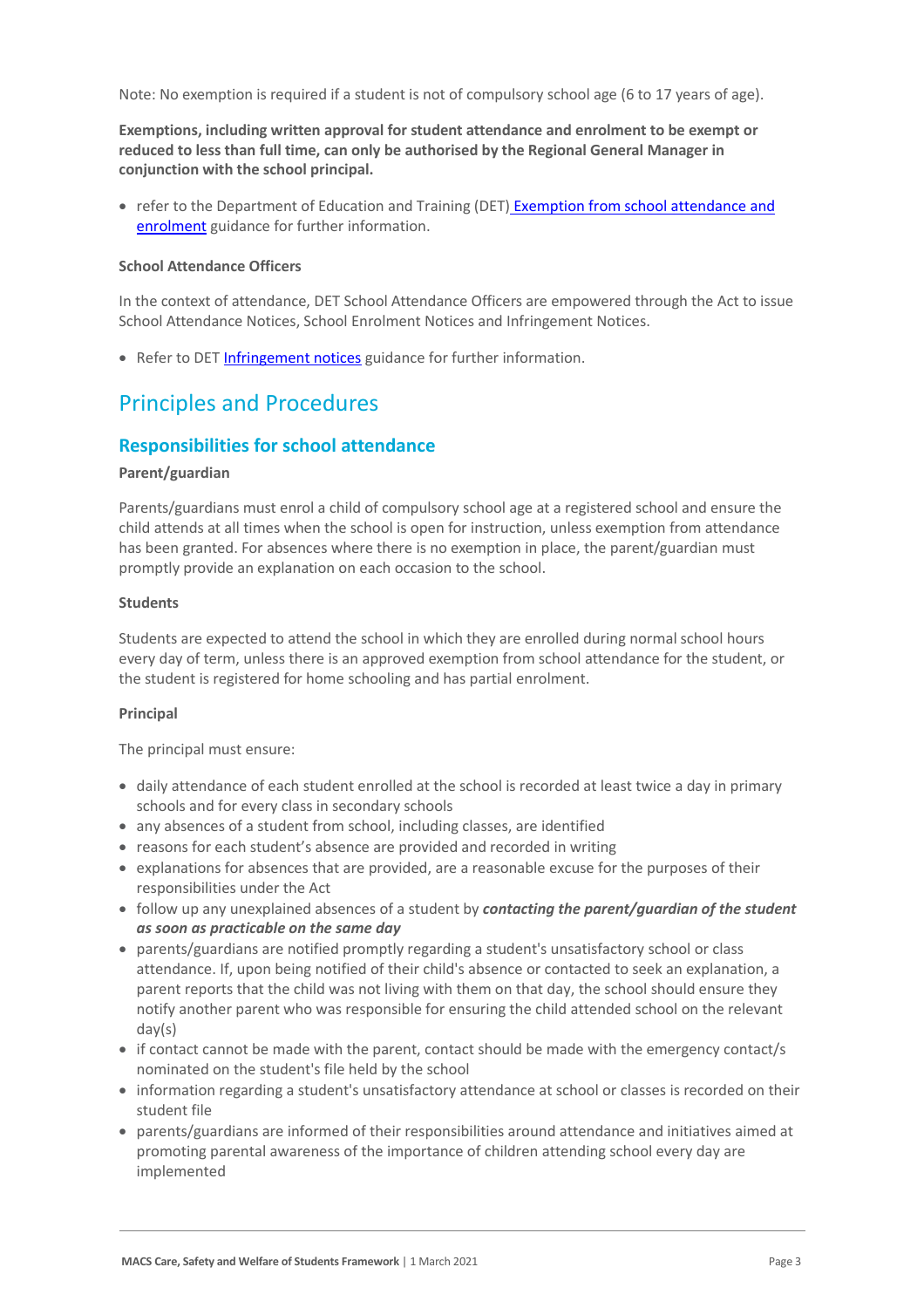- attendance improvement strategies, interventions and levels of adjustment are implemented where the absence is having a significant impact on a student's educational achievement and development, including an Attendance Student Support Group, Personalised Learning Plan, Student Absence Learning Plan and Return to School Plan
- strategies for supporting attendance of students in out-of-home care, experiencing homelessness, Aboriginal and Torres Strait Islander (ATSI) families, overseas students, students with disabilities, students with cultural and linguistically diverse backgrounds and newly arrived families are implemented
- **MACS is to be advised prior** a referral to a DET School Attendance Officer when a student has been absent from school on at least five full days in the previous 12 months without a reasonable excuse for absence
	- refer to the **'Everyday Counts' flowchart** on the CEVN webpage: [https://cevn.cecv.catholic.edu.au/Melb/Student-Support/Attendance\)](https://cevn.cecv.catholic.edu.au/Melb/Student-Support/Attendance)
- referral processes are implemented to Child FIRST or Child Protection, MACS and the School Attendance Officer where required.
	- refer to Child Protection and Child Safe Standards (PROTECT)

## List of Appendices

Appendix 1: Procedures for monitoring school attendance

Appendix 2: Guidelines for absences

### References

- Department of Education and Training (Vic). 2021[. School attendance guidelines](https://www2.education.vic.gov.au/pal/attendance/guidance)
- Department of Education and Training (Vic). 2020. [Exemption from School Attendance or Enrolment](https://www2.education.vic.gov.au/pal/exemption-school-attendance-and-enrolment/policy)
- Department of Education and Training (Vic). 2020. [Seven attendance improvement strategies](https://www2.education.vic.gov.au/pal/attendance/guidance/7-attendance-improvement-strategies)
- [Education and Training Reform Act 2006 \(Vic.\)](https://www.legislation.vic.gov.au/in-force/acts/education-and-training-reform-act-2006/083)
- [Education and Training Reform Regulations 2017 \(Vic.\)](https://www.education.vic.gov.au/about/department/legislation/Pages/act2006regs.aspx)

### Resources

Department of Education and Training (Vic). 2021. Effective Schools are Engaging Schools: Student Engagement Policy Guidelines

**'Everyday Counts'** on the CEVN webpage: [https://cevn.cecv.catholic.edu.au/Melb/Student-](https://cevn.cecv.catholic.edu.au/Melb/Student-Support/Attendance)[Support/Attendance](https://cevn.cecv.catholic.edu.au/Melb/Student-Support/Attendance)

## Related MACS policies

- Enrolment Policy
- Student Behaviour Policy and related CECV Positive Behaviour Guidelines
- Anti-Bullying Policy
- Duty of Care Policy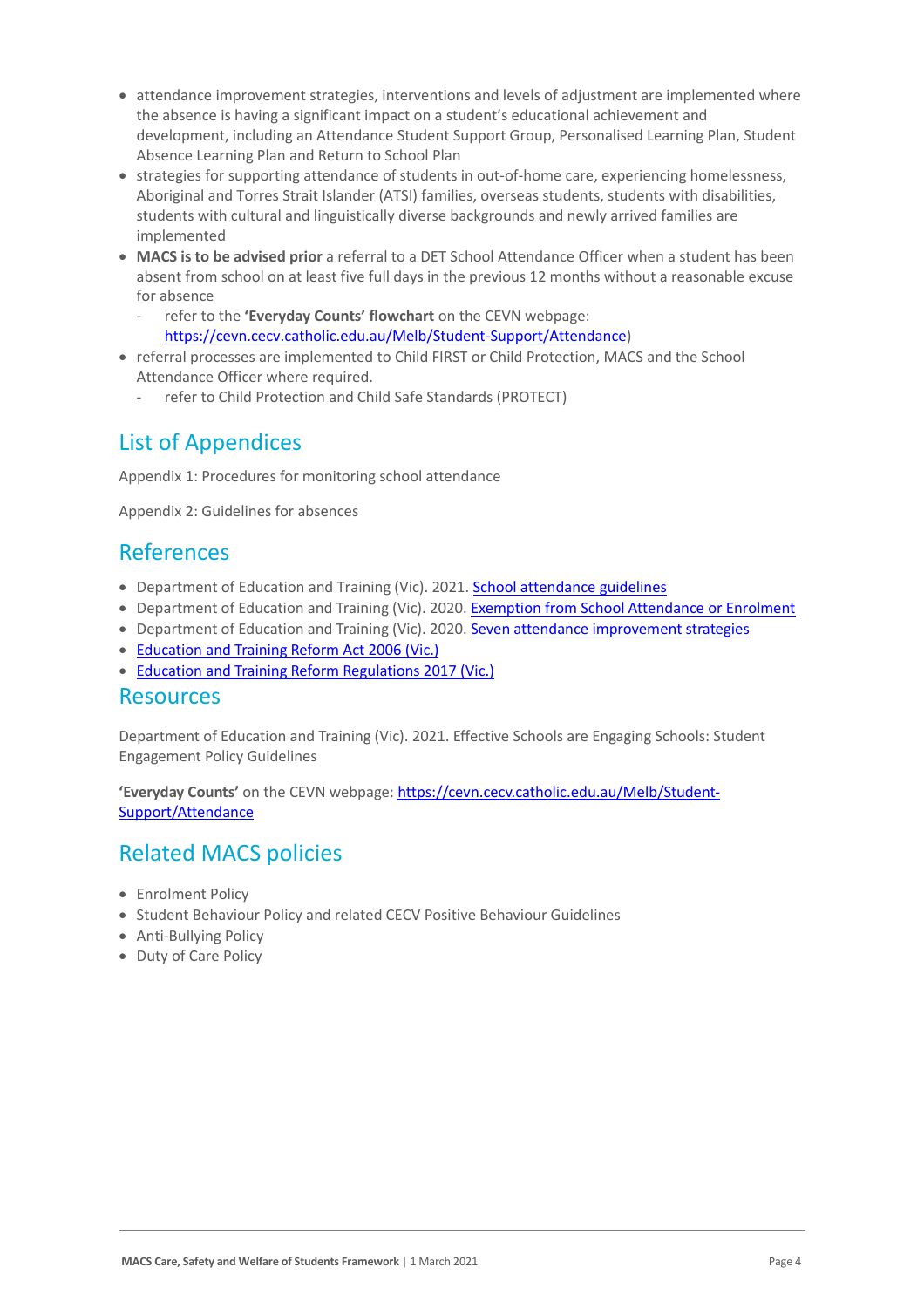## Appendix 1: Procedures for monitoring school attendance

- 1. Notification of an absence can be made by logging it via the PAM portal, email to [admin@salara.catholic.edu.au](mailto:admin@salara.catholic.edu.au) or calling 52821415.
- 2. Parents, guardians and/or carers are required to notify the school by 9.15am of the reason for any absence from school on the day of absence.
- 3. Where the reason for absence is known, the reason is recorded by administration staff and the teachers are notified of the absence and reason for this.
- 4. Attendance at the school is checked twice daily;through SIMON (Learning **School** Management Software).
- 5. The attendance reports are accessed by administration staff to follow up students who are absent without explanation.
- 6. If a student is absent without explanation, the school will contact the parent/guardian for an explanation as soon as possible on the day of absence by the administration staff using SMS in the first instance.
- 7. Information about the number of days of absence are recorded on student files and on student reports using the information collated in SIMON, monitored by the Wellbeing Leader and Social Worker.
- 8. Where the rate of absenteeism is of concern, the school will follow up with the parents/guardians by the Principal and student wellbeing team.
- 9. Parents are required to provide up-to-date contact details and notify the school of any changes to contact details or address

#### **Procedure for late arrival at school**

All students who arrive at school later than the scheduled starting time must report to the office with their parent or guardian. The parent or guardian must sign the student in nominating a reason for the late arrival.

#### **Procedure for leaving school before the normal departure time**

If a students leaves school prior to the scheduled finishing time the parent or guardian must present to the office to sign the student out. Once this has occurred the student will be called to the office.

#### **Procedures for communicating about attendance expectations to parents/guardians**

Attendance procedure and expectations are communicated with parents/guardians through the school newsletter on a regular basis.

#### **Attendance record keeping**

Attendance records are stored electronically in our PAM portal. The Wellbeing Team monitor student attendance in consultation with teachers. Meeting minutes from students who have a high rate of non-attendance are stored in student files.

#### **Attendance improvement strategies**

The school works with families and students where school attendance is irregular. Initial contact is made with the parents by the homeroom teacher to dicuss how we can support regular attendance. Notes of these meetings are stored in student files. If attendance continues to be an issue a meeting will be held with the Principal to strategies to re-engage the student. Minutes of these meetings are stored in student files. If non-attendance continues to be an issue the school makes contact with external departments and agencies for further support.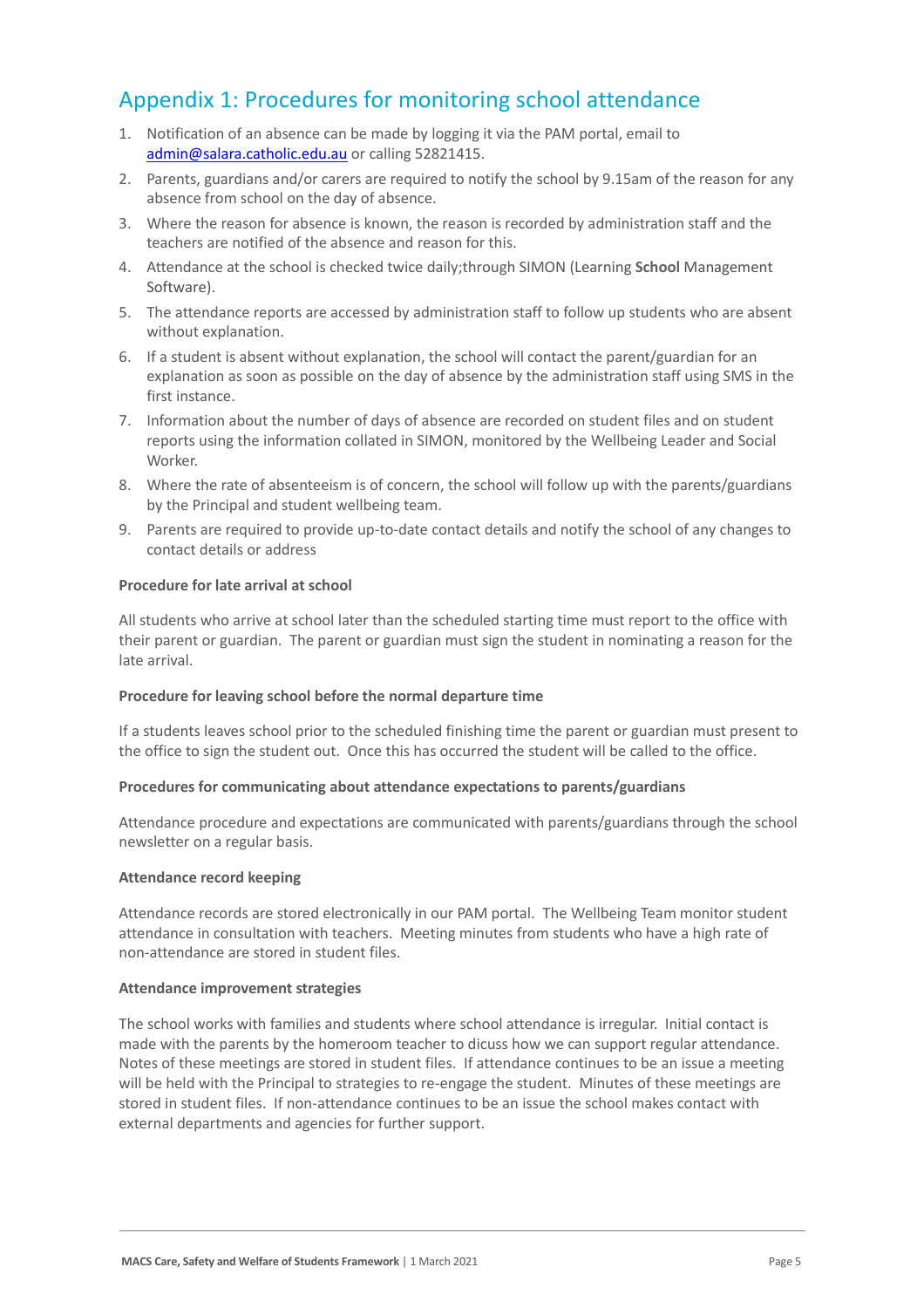## Appendix 2: Guidelines for absences

A student who is participating in one of the following activities must be recorded as not physically present at the school site but **will not be considered absent from school:**

#### **School activity**

A student will not be considered absent when they are participating in an authorised activity for school purposes. The activity may be off school grounds. Activities may include students performing in the school choir, band or dance group, students participating in a youth parliament or council or a student undertaking community service.

#### **Excursion**

A student will not be considered absent when they are participating in an excursion which occurs outside the school grounds and is conducted, organised and/or approved by the school. Excursions could include part-day, day or multi-day class visits to venues outside the school or school camps.

#### **Off campus activity**

A student will not be considered absent if they are participating in an authorised activity that is away from the school campus. These activities may include flexible arrangements, attendance at a TAFE or other training provider course, or participation in a school-based apprenticeship or traineeship. These activities will be regular and ongoing in nature.

#### **Natural Disaster**

A student will not be considered absent if they are unable to attend school due to an extreme weather event or other natural disaster. This code may be used whether or not the student is continuing with school work while absent from school, and may be used for full or part-day absences.

#### **Sport**

A student will not be considered absent when they are representing their school, district, region, state or country at a sporting event approved by the school

#### **Work experience**

A student will not be considered absent when they are participating in a work experience program approved and organised by the school. Work experience programs are available for students 14 years or older. Schools must ensure the appropriate work experience agreements have been completed before students undertake work experience.

The following circumstances 'absences' will be considered reasonable where an excuse has been given:

#### **Illness**

It is reasonable that a child may be absent from school when they are genuinely too ill to attend.

On any single day of absence due to illness, or within two days of the student's return to school, a parent should provide the school with an explanation for the absence, in line with the schools agreed processes for notifying of student absence. This may take the form of a written explanation note containing the student's name, date/s of absences and reason for absence, a verbal explanation through either a phone call or visit to the school, or a medical certificate.

If a child who is prevented by illness from attending school for a period longer than 10 consecutive school days, the Regional General Manager (or delegate) has the power to grant an exemption from compliance with the requirements of compulsory schooling or compulsory participation.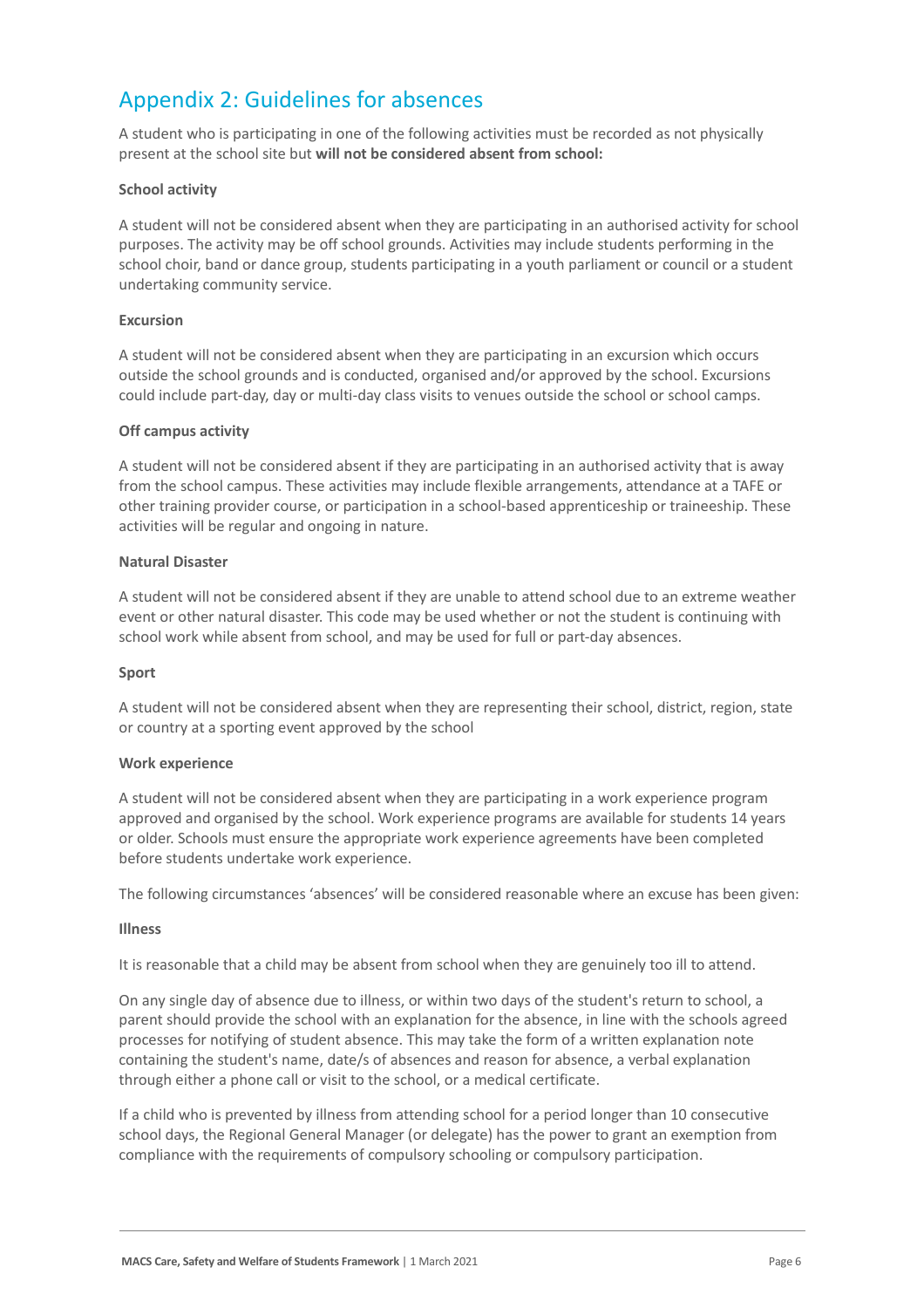#### **Infectious or contagious disease**

It is a reasonable excuse for a child to be absent from school if the child is, or is a member of a class of persons, that is subject to a direction or order given about an infectious or contagious disease or condition.

#### **Medical or dental treatments or procedures**

It is reasonable for a student to be absent to attend a medical or dental appointment. This should be documented through the provision of a written or verbal explanation from a parent.

#### **Sport**

Principals should use their professional judgement to determine if it is reasonable for a student to be absent from school to participate in a sporting event where they are not representing their school, district, region, state or nation, taking into consideration the type of event and the organising sporting body.

**Suspension** a suspension is a reasonable excuse for absence and the following applies:

- if a student is **suspended for five days or less** the school's principal must take reasonable steps to ensure the student is given school work to complete during the suspension
- if a student is suspended for **more than five days,** the school principal must arrange for the student's access to an educational program that allows the student to continue with their educational program during the suspension
- if the student is sus**pended with a recommendation for negotiated transfer or expulsion**, the school principal must arrange for the student's access to an educational program that allows the student to continue with their educational program during the suspension.

#### **Apprentice or trainee through** *Vocational Education Training/VCAL program*

It is a reasonable excuse for a child to be absent from school if an arrangement has been made through the VET/VCAL program

#### **Funeral**

Attendance at a funeral or to attend to Sorry Business or Sorry meetings may be considered as a reasonable excuse for absence. Parents should be encouraged to ensure their child misses as little school as possible.

There may also be circumstances where a child is kept out of school due to grief of a close family member. In such circumstances, the school should work with families to encourage them to have the child attend school to maintain a sense of normalcy. These situations should be handled with respect and sensitivity and should be underpinned by the interests of the child.